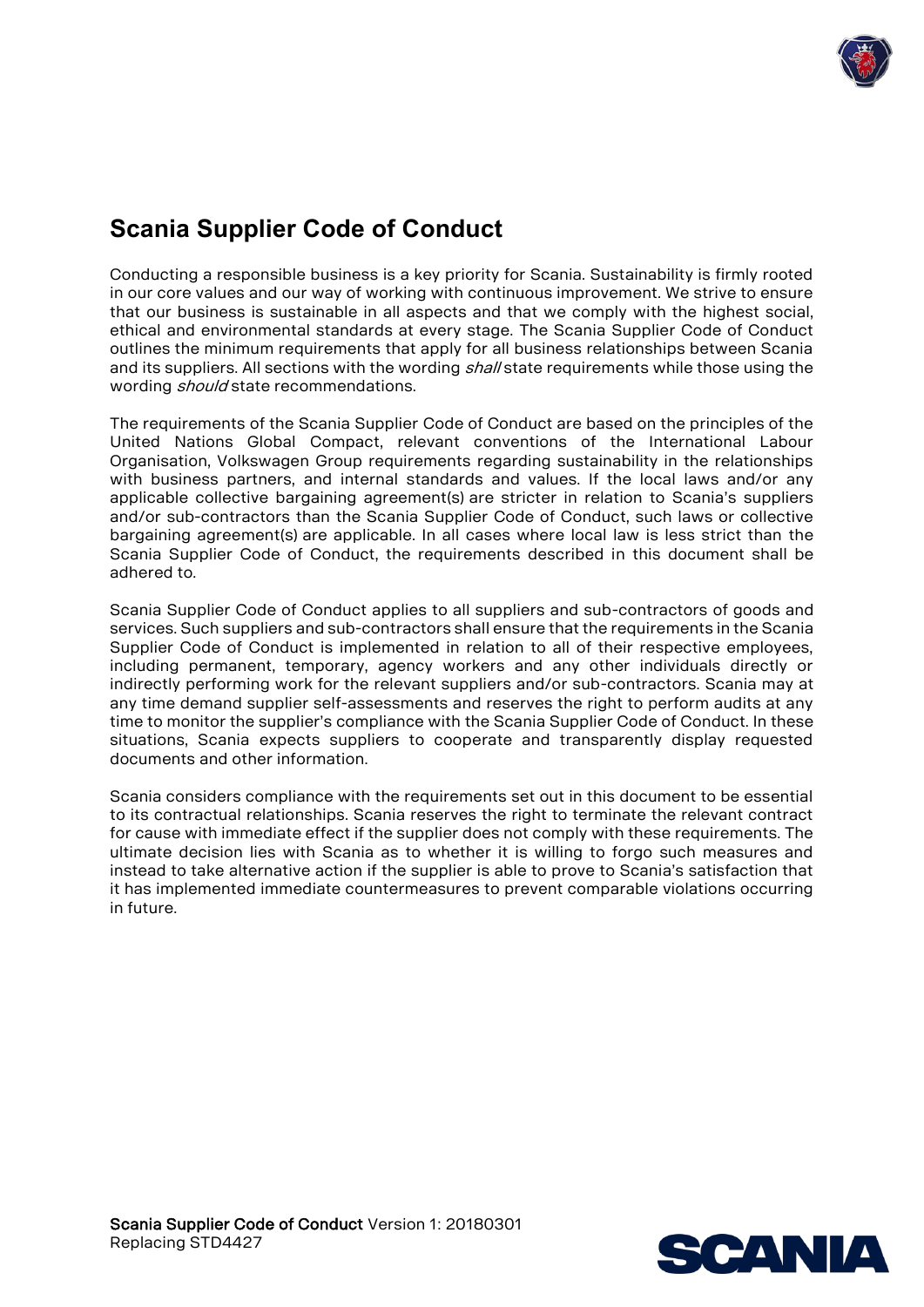

# **Labour and Human Rights**

Scania fundamentally affirms that all people should be treated with respect and dignity. Employers have a great impact on their employees wellbeing and therefore owe major obligation towards them. Scania and its suppliers are responsible for unfailingly following the highest human rights standards wherever they operate.

#### Discrimination

Employees shall be selected, employed and supported on the basis of their qualifications and capabilities. Suppliers shall not practice any form of discrimination based on gender, age, religion or other belief, caste, social background, disability, ethnic, national or territorial origin, nationality, union membership or membership in any other legitimated organisation, political affiliation or opinion, sexual orientation, gender identity or expression, family responsibility, marital status, disease, pregnancy, or other conditions that could give rise to discrimination.

#### Harassment

Suppliers shall commit to a workplace free of harassment and shall foster a social environment with respect for the individual. Suppliers shall ensure that employees are not subject to any physical or psychological inhumane treatment, corporal punishments, threats or false promises.

#### Forced or compulsory labour

Suppliers shall ensure that they do not engage in any form of forced, bonded, compulsory, trafficked, modern slavery or non-voluntary labour. Suppliers are expected to work proactively against forced labour and act with special carefulness when recruiting migrant workers, both directly and indirectly.

Employees shall never be required to pay the supplier or agent any fees or cost for uniforms, personal protective equipment or other expenses needed to obtain and retain employment. If cases of such fees or expenses are found, they must be repaid immediately.

Suppliers shall at no time withhold employees original identification or travel documents.

Suppliers shall provide all employees with a written contract in a language understood by them. The content should also be explained verbally in clear and understandable terms. The contract shall clearly state the voluntary nature of employment and procedures of leaving the job. Suppliers shall only employ workers who are legally allowed to work in the receiving country.

#### Child labour

Child labour is not accepted. The supplier shall not directly or indirectly employ children below the minimum age of 15, unless the exceptions recognised by the ILO 138 Minimum Age Convention (article 6, 7) apply.

Suppliers should have a child labour policy and remediation plan for child labour. If a child is found performing work in Scania's supply chain, the responsibility to identify measures to ensure the protection of the affected child is shared between Scania and the suppliers involved. It is of the highest importance to always protect these children from being forced into more harmful work such as prostitution or drug trafficking.

#### Young workers

Suppliers shall ensure that legally young workers under 18 years of age do not work overtime or at night and are protected against conditions of work which are harmful for their health, safety, morals or development.

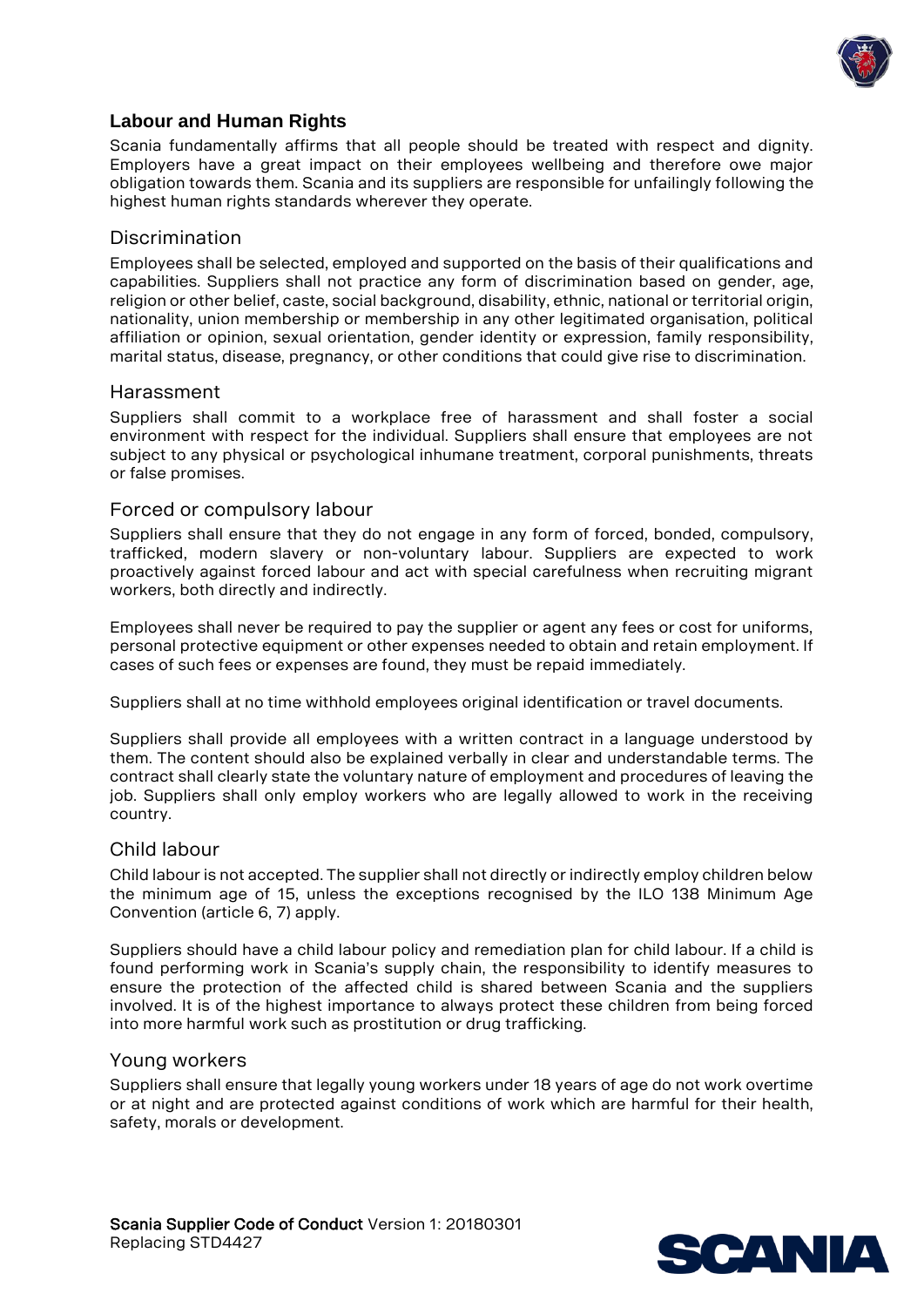

# Wages and benefits

Suppliers shall pay wages and benefits minimum applicable legal governmental or industrial standard wages, or wages agreed under a collective bargaining agreement, whichever are the highest. Wages and benefits shall be paid on time, regularly and in a transparent way.

The level of the wages shall reflect the level of skills and qualifications and shall refer to regular working time. Overtime shall be compensated with a premium overtime rate.

Suppliers shall not withhold payments, apply penalties or make any deductions from wages, unless prescribed by law or fixed by collective agreement.

#### Working hours

Suppliers shall ensure that a regular working week for workers does not exceed 48 hours, in accordance with ILO 1 Hours of Work Convention. During shorter periods of emergency situations, voluntary overtime is permitted but shall be restricted to a maximum of 12 hours per week and employee. Suppliers shall give employees the right to regular workday breaks, paid annual leave and the right to at least one day off every seven days, unless exceptions defined by collective agreements. For the avoidance of doubt, if local laws and/or any applicable collective bargaining agreement(s) are more beneficial to the employees than the above, such laws or collective bargaining agreement(s) shall be applied, as stated above.

#### Freedom of association and collective bargaining

Suppliers shall respect the basic right of employees to freely, voluntarily and without interference establish and join, or not join, unions and employee representation of their own choice and to bargain collectively.

## **Health and Safety**

Scania believes that a healthy and safe workplace environment is crucial for employees wellbeing. Scania also believes that taking good care of employees contributes to a sustainable organisation and will improve quality, productivity and profitability. Employees shall always have the right to refuse and report unsafe situations without any reprisals.

#### Health and safety hazard prevention

Suppliers shall ensure that there is a process in place to identify, evaluate and prioritise elimination of health and safety hazard risks. Suppliers shall provide an appropriate workplace environment with safe facilities that are adapted to the purpose of the work performed.

Suppliers shall ensure that employees have appropriate personal protective equipment, machine and safety equipment as well as instructions on proper use. These instructions shall be communicated to, and understood by, concerned employees.

#### Emergency preparedness

Suppliers shall identify the risks of accidents in order to mitigate, limit and/or prevent the damage. Emergency plans shall be developed and implemented for each situation. All employees shall have knowledge about risks in their own operations and how to act in different types of crisis situations that may occur.

Suppliers shall have fully operational firefighting equipment, fire exits, first aid material, emergency plans, alarm procedures and signs easily accessible in sufficient number throughout the facility.

Suppliers shall make sure that there are always employees trained in first aid, fire safety and crisis support present at the workplace and clearly visualised. Response to various kinds of crises situations shall be trained regularly.

Scania Supplier Code of Conduct Version 1: 20180301 Replacing STD4427

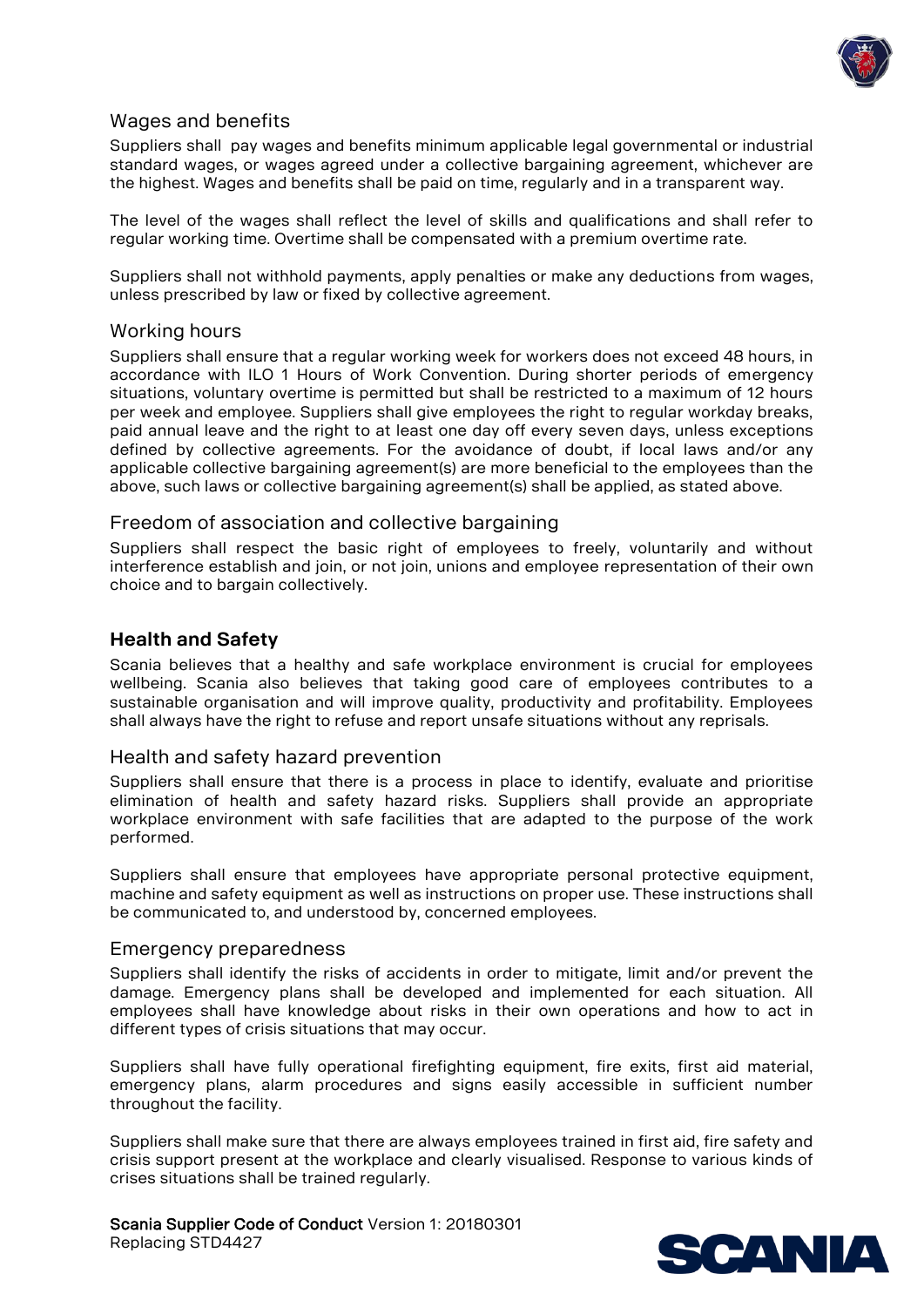

### Accidents and near accidents

Suppliers shall have systems to report, investigate and take action with regard to all accidents, near-accidents and unsafe situations. Managers and employees shall have knowledge about accidents and near-accidents, understand the importance of preventive work and corrective actions and practice it in their daily work.

#### **Facilities**

Suppliers shall provide clean and safe facilities, including dining areas, food storage, locker rooms and resting areas. Employees shall always have access to potable clean water and toilets.

#### Workplace ergonomics

Supplier shall identify load ergonomic risks and evaluate employee exposure. Load ergonomic includes conditions that can affect muscles and joints in the human body such as working position, repetitive movements, physical load and lifting positions. Concerned employees should be involved when designing or redesigning workplaces.

#### Health and safety committee

Suppliers shall have a functional cooperation between employees and managers to continuously improve health and safety in the workplace. Suppliers should have health and safety committees with employee representation to manage health and safety issues, even when not required by law.

#### **Environment**

All people and especially businesses have a responsibility to protect our planet for future generations. Scania and its suppliers should at all time endeavour to improve the environmental performance of its products and services as well as reducing natural resource usage. Suppliers are required to have thorough knowledge about their own environmental challenges and should always strive to choose alternatives with less environmental impact.

#### Resource efficiency

Suppliers shall control and implement actions taken to reduce the use of energy, water, raw materials and packaging materials. The energy used in the Supplier's facilities should originate from fossil free energy sources.

#### Emissions and waste handling

Suppliers shall control and implement actions taken to reduce emissions to air. Suppliers shall implement systematic waste handling management for wastewater, hazardous and nonhazardous waste. Oils, chemicals, batteries and other hazardous waste shall be kept separated from other waste and handled to avoid leakage into air, water or soil. Waste should be sorted to be re-used or recycled. Landfill deposits should always be avoided.

#### Chemicals

Suppliers shall have implemented methods, procedures and equipment to introduce, handle, label and store chemicals in a safe way to minimise negative impact on people and the environment. Suppliers shall work actively to limit and restrict their number of chemical products and select chemicals with lowest possible health and environmental risk. Suppliers shall always perform risk assessments and take action to minimise any negative impact on people and the environment before introducing new chemicals. Employees working with risk chemicals shall always have updated and accessible instructions and special training regarding risk handling and emergency preparedness.

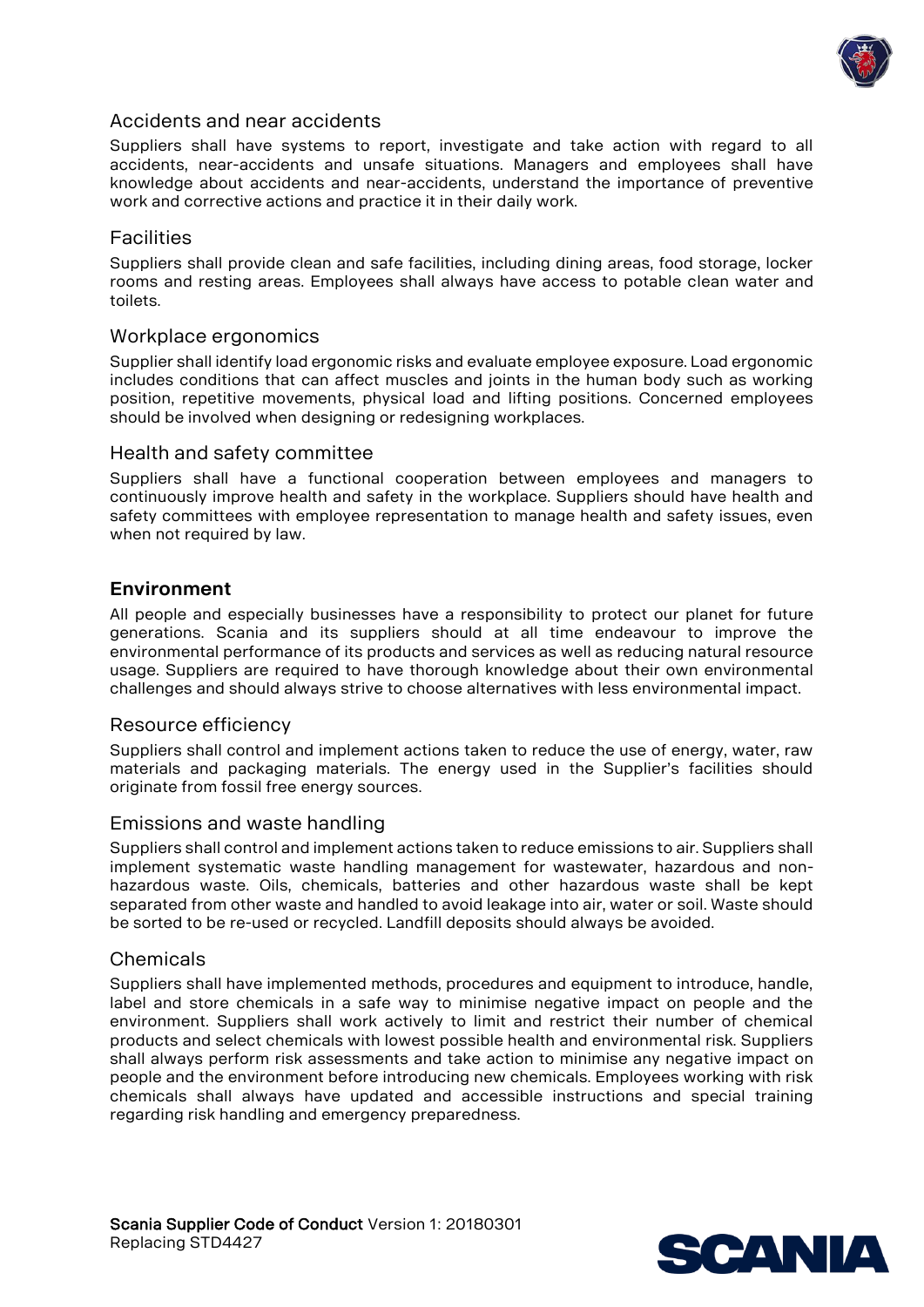

Supplier shall always provide Safety Data Sheets for all chemical products used in, or in connection with, any article when there is a risk that Scania staff can be exposed to those chemical products.

Suppliers shall always comply with Scania's standards STD4158 (Chemical substances which must not be used – Scania black list), STD4159 (Chemical substances with limited use – Scania grey list) and STD4400 (Prohibited and restricted substances in Scania's products).

## Reporting of part material composition

Scania uses the automotive industries International Material Data System (IMDS) and requires suppliers to report material data sheets into this system. More information regarding how to report and what needs to be reported can be found in the Scania standard STD4352 (Reporting of substances and material composition of product-related parts to IMDS).

# **Ethics**

Scania is committed to conducting business ethically and in accordance with the law and requires the same of its suppliers. Relationships between Scania and its suppliers shall be trustworthy and transparent.

## Personal information

Scania requires its suppliers to protect the personal data of employees, former employees, customers, suppliers and other persons concerned. Suppliers shall only collect, process, use and store personal data where there is the consent of the person concerned, a contractual agreement or some other legal basis.

## Bribery and corruption

Scania supports national and international efforts to protect competition from the distorting effects of corruption, and rejects all corrupt practices and forms of behaviour which could damage the company. Scania expects its suppliers to reject and prevent all forms of corruption, including but not limited to what are known as facilitation payments, i.e. payments to speed up the performance of routine tasks by officials.

Suppliers must ensure that their employees, subcontractors and other representatives do not grant, offer or accept bribes, facilitation payments, inadmissible donations or other inadmissible payments or undue benefits to or from customers, officials or other business partners.

#### Competition and antitrust

Scania requires its Suppliers to comply with valid and applicable competition and antitrust laws. In particular, suppliers will not conclude anti-competitive agreements with competitors, suppliers, customers or other third parties and will not abuse a dominant market position.

#### Conflict of interest

Personal interests or relationships shall not influence Suppliers in decision making, only objective and fact-based criteria are valid.

#### Gifts, hospitality and invitations

Scania suppliers shall not offer Scania employees or any other business partners any inappropriate benefits either directly or indirectly in the form of gifts, hospitality, or invitations to unduly influence them. Neither do they ask for, nor accept such benefits.

#### Money laundering

Scania Suppliers shall only conduct business relationships with business partners of whose integrity they are convinced. They shall ensure that the applicable legal money laundering and terrorism financing provisions are not breached.

# Scania Supplier Code of Conduct Version 1: 20180301

Replacing STD4427